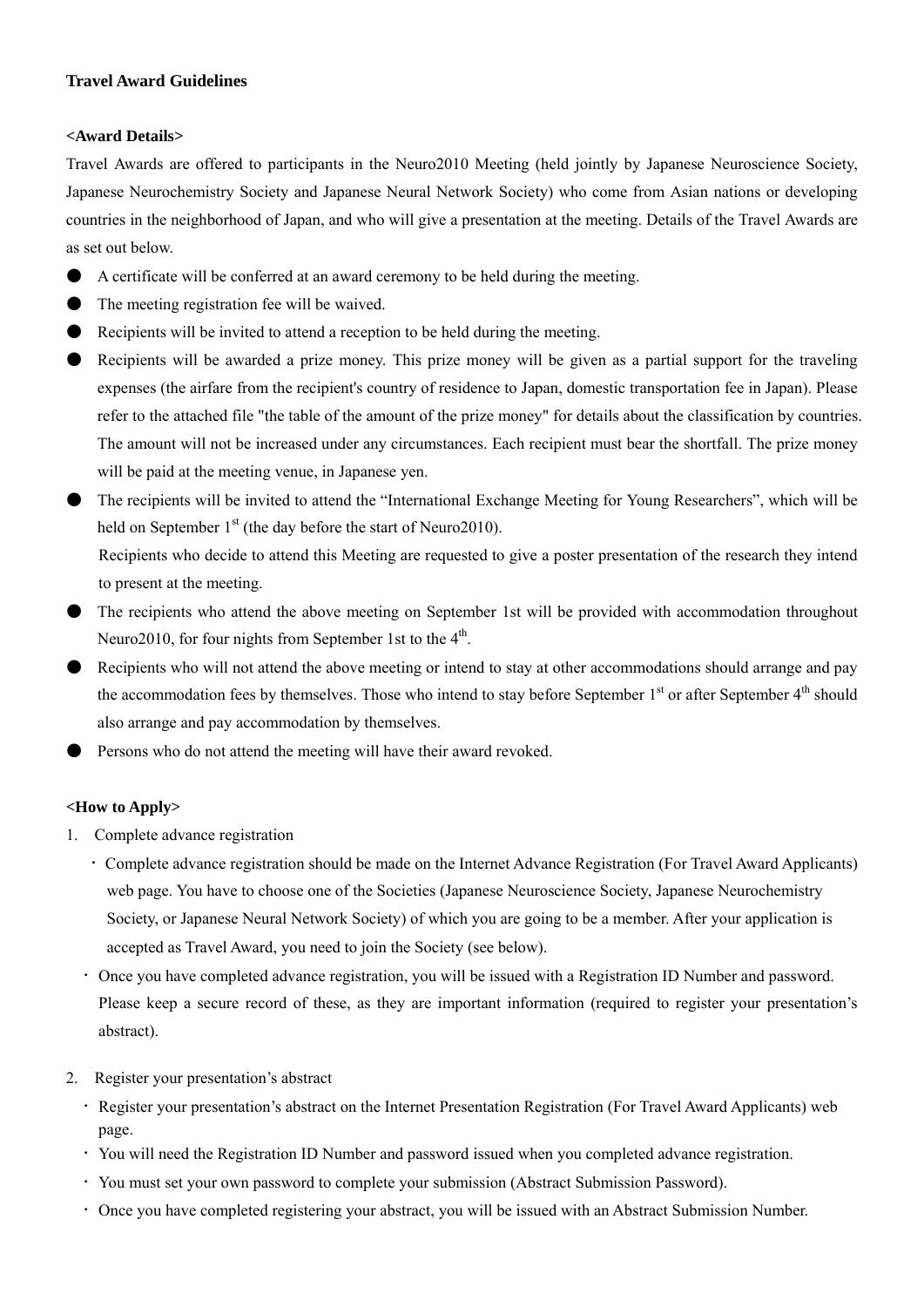- ・Your Abstract Submission password and Abstract Submission Number will be required when you change or confirm your registration details.
- 3. Submit your application documents

Send the following six documents to the Secretariat (Neuro2010@ics-inc.co.jp) **as e-mail attachments**.

Deadline: Must be received **by February 28, 2010**

- A) Travel Award Application Form
- B) CV

C) List of papers

- D) Copy of passport (only the page where the photograph of your face is recorded)
- E) Letter of recommendation from supervisor (see note below)
- F) Letter of recommendation from referee (see note below)
- Note: Items E and F above must be sent as e-mail attachments directly from the supervisor and referee themselves. Send letters as Word documents **no more than a single A4 page** in length.
- 4. Send the original application form by post

Send the original of the Travel Award Application Form by post (airmail, FedEx, etc.).

Deadline: Must be received **by March 14, 2010** 

Note: It is a good idea to include an application form for membership of the Society you choose in advance registration (see above) in case your application is accepted.

### **<Important Points>**

- Neuro2010 Web site:
- http://www.neuro2010.org/neuro2010-eng

■Online advance registration and abstract submission

Starting date: **January22, 2010**

Deadline: Must registered by **February 28, 2010**

■ Submission of application documents by e-mail Starting date: **January 22, 2010** 

Deadline: Must arrive by **February 28, 2010** 

Send to: Neuro2010@ics-inc.co.jp

■ Submission of original Travel Award Application Form by post

Deadline: Must arrive by **March 14, 2010** 

Send to: ICS Convention Design (Inc.)

9<sup>th</sup> Floor, New KBC Building, 1-1-35 Nagahama, Chuo-ku, Fukuoka City, 810-0072, Japan Tel: +81-092-751-3244, Fax: +81-092-751-3250

## **<Schedule>**

| March 2010 |            | Rating, selection, screening, decision on acceptance/rejection            |
|------------|------------|---------------------------------------------------------------------------|
|            | April 2010 | Notification of acceptance/rejection, confirmation of intention to attend |
| May 2010   |            | Completion of procedures for joining the Society you choose (only         |
|            |            | those who intend to participate in the meeting)                           |